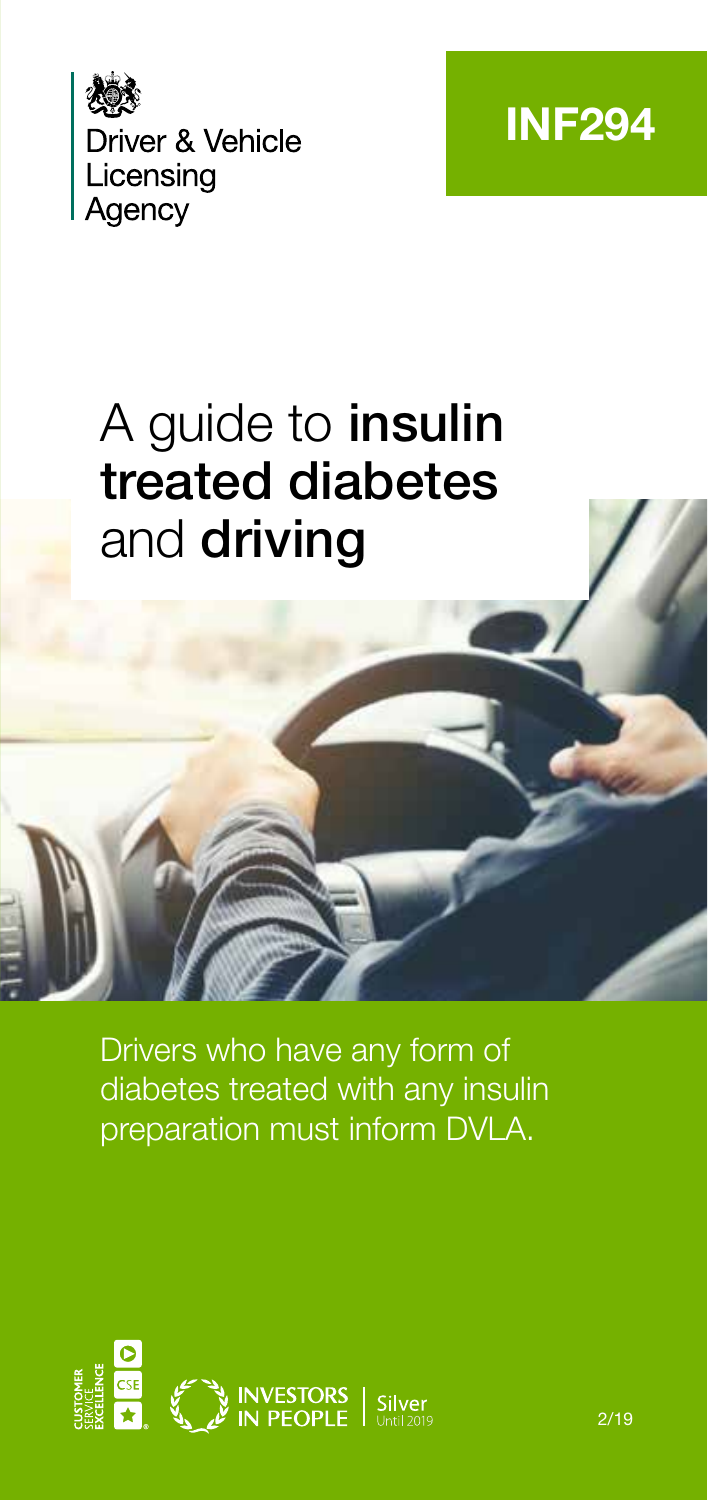# Hypoglycaemia

Hypoglycaemia (also known as a hypo) is the medical term for a low glucose (sugar) level.

Severe hypoglycaemia means the assistance of another person is required.

The risk of hypoglycaemia is the main danger to safe driving and this risk increases the longer you are on insulin treatment. This may endanger your own life as well as that of other road users. Many of the accidents caused by hypoglycaemia are because drivers carry on driving even though they get warning symptoms of hypoglycaemia. If you get warning symptoms of hypoglycaemia whilst driving you must stop safely as soon as possible – do not ignore the warning symptoms.

Early symptoms of hypoglycaemia include sweating, shakiness or trembling, feeling hungry, fast pulse or palpitations, anxiety and tingling lips.

If you do not treat this it may result in more severe symptoms such as slurred speech, difficulty concentrating, confusion and disorderly or irrational behaviour, which may be mistaken for drunkenness.

If left untreated this may lead to unconsciousness.

# Sleep hypoglycaemic episodes

If you have frequent sleep hypoglycaemic episodes, you should discuss them with your doctor even though this is unlikely to affect your application for a car or motorcycle (Group 1) driving licence.

#### Drivers with insulin treated diabetes are advised to take the following precautions

- You should always carry your glucose meter and blood glucose strips with you, even if you use a real time glucose monitoring system (RT-CGM) or flash glucose monitoring system (FGM).
- You should check your glucose less than 2 hours before the start of the first journey and every 2 hours after driving has started.
- A maximum of 2 hours should pass between the pre-driving glucose check and the first glucose check after driving has started.
- More frequent testing may be required if for any reason there is a greater risk of hypoglycaemia for example after physical activity or an altered meal routine.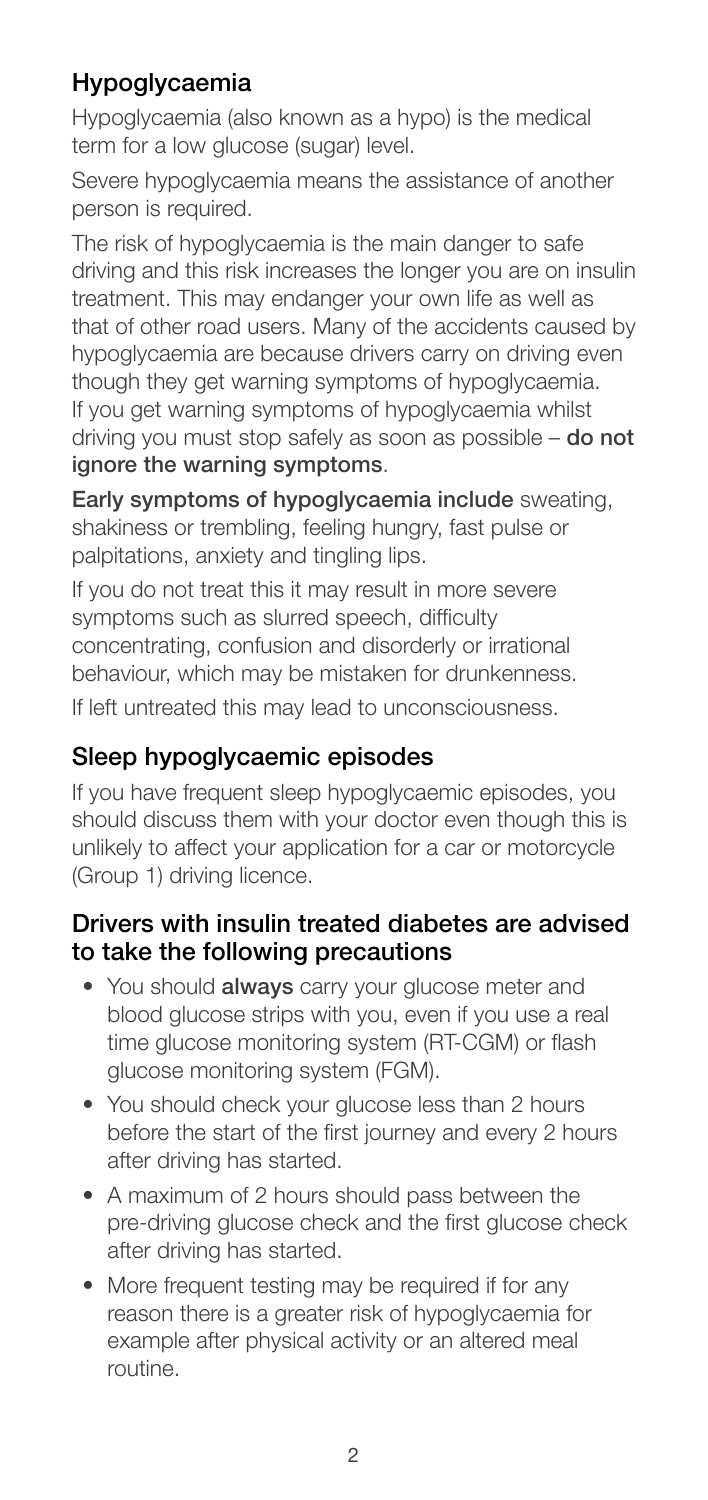- In each case if your glucose is 5.0mmol/L or less. eat a snack. If it is less than 4.0mmol/L or you feel hypoglycaemic do not drive.
- Always keep an emergency supply of fast-acting carbohydrate such as glucose tablets or sweets within easy reach in the vehicle.
- You should carry personal identification to show that you have diabetes in case of injury in a road traffic accident.
- You should take extra care during changes of insulin regimens, changes of lifestyle, exercise, travel and pregnancy.
- You must eat regular meals, snacks and rest periods on long journeys. Always avoid alcohol.

#### Advice on managing hypoglycaemia or developing hypoglycaemia at times relevant to driving

- In each case if your glucose is 5.0mmol/L or less, eat a snack. If it is less than 4.0mmol/L or you feel hypoglycaemic do not drive.
- If hypoglycaemia develops while driving stop the vehicle safely as soon as possible.
- You should switch off the engine, remove the keys from the ignition and move from the driver's seat.
- You should not start driving again until 45 minutes after finger prick glucose has returned to normal (at least 5.0mmol/L). It takes up to 45 minutes for the brain to recover fully.
- If you use a real time (RT-CGM) or flash glucose monitoring (FGM) system to check your glucose levels and the reading is 4.0mmol/L or below, you must stop driving and confirm your finger prick glucose test reading.
- Your finger prick glucose level must be at least 5.0mmol/L before returning to driving.

## Appropriate glucose monitoring systems

- Group 1 drivers may now use finger prick glucose testing and continuous glucose monitoring systems (FGM and RT-CGM) for the purposes of driving.
- Group 2 drivers must continue to use finger prick testing for the purposes of driving. RT-CGM and flash glucose monitoring systems are not legally permitted for the purposes of Group 2 driving.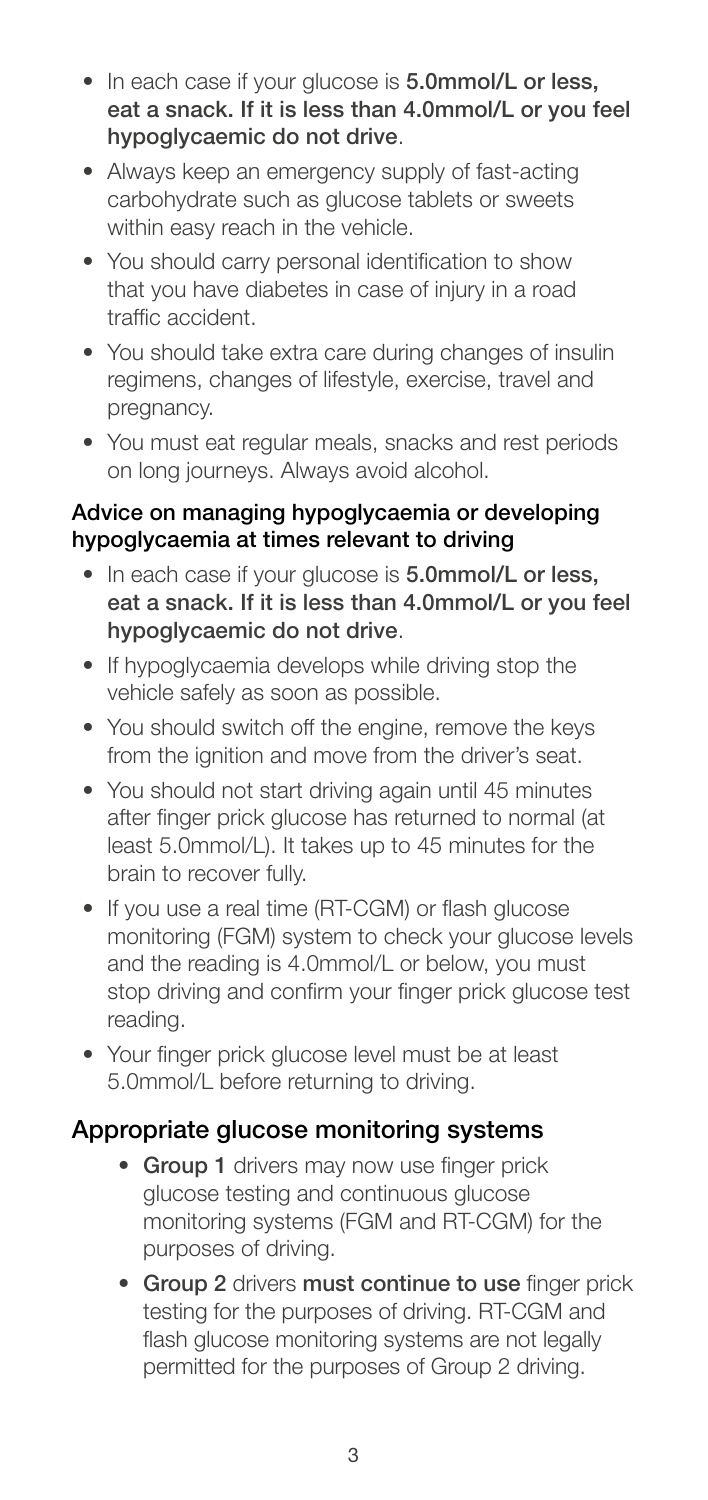- All glucose monitoring systems used for the purposes of Group 1 driving must carry the CE mark.
- As there are times when FGM and RT-CGM users are required to check their finger prick glucose, users of these systems must also have finger prick glucose monitors and test strips available when driving.

#### Important notes for car or motorcycle (Group 1) drivers about using RT-CGM and FGM whilst driving

#### You must get a confirmatory finger prick glucose level in the following circumstances

- If your glucose level is 4.0mmol/L or below.
- If you have symptoms of hypoglycaemia.
- If your glucose monitoring system gives a reading that is not consistent with your symptoms (that is you have symptoms of hypoglycaemia and your system reading does not indicate this).
- If you are aware that you have become hypoglycaemic or have indication of impending hypoglycaemia.
- At any other times recommended by the manufacturer of your glucose monitoring system.
- If you are using a glucose monitoring system (RT-CGM or FGM) you must not actively use this whilst driving your vehicle. You must pull over in a safe location before checking your device.

You must stay in full control of your vehicle at all times. The police can stop you if they think you're not in control because you're distracted and you can be prosecuted.

## You need to tell DVLA if any of the following happen to you

#### Group 1 drivers (car and motorcycle)

You need to tell DVLA if

- you have had more than one episode of severe hypoglycaemia while awake (needing the assistance of another person) within the last 12 months
- you develop impaired awareness of hypoglycaemia (difficulty in recognising the warning symptoms of low blood sugar).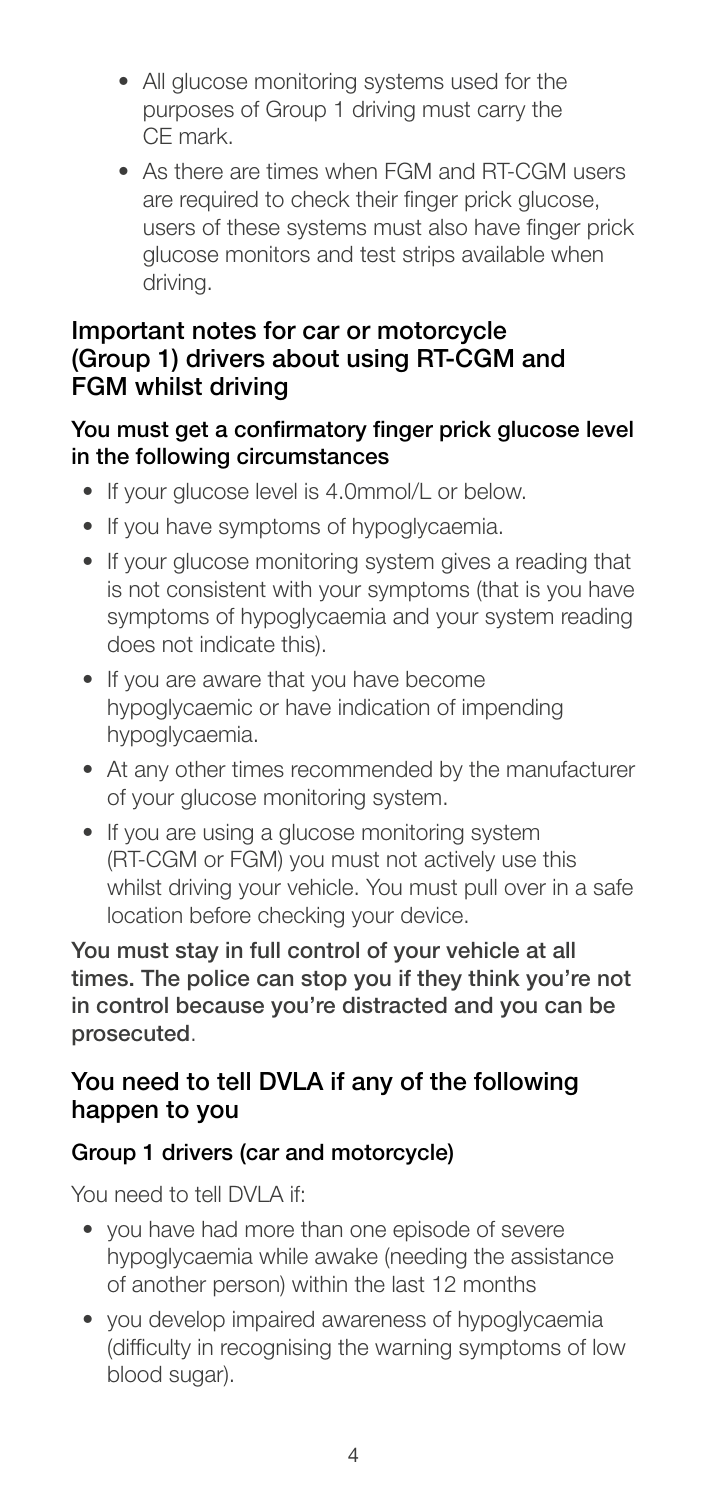## Group 2 drivers (bus and lorry)

You must stop driving Group 2 vehicles and tell DVI A if:

- you have a single episode of hypoglycaemia requiring the assistance of another person, even if this happened during sleep
- you have any degree of impaired awareness of hypoglycaemia (difficulty in recognising the warning symptoms of low blood sugar).

### All drivers (Group 1 and Group 2)

You must tell DVLA if

- you suffer severe hypoglycaemia while driving
- you or your medical team feel you are at high risk of developing hypoglycaemia
- an existing medical condition gets worse or you develop any other condition that may affect your ability to drive safely.

# Eyesight

All drivers are required by law to read in good daylight (with glasses or corrective lenses if necessary) a car number plate made after 1 September 2001 from a distance of 20 metres. Also, the visual acuity (with the aid of glasses or contact lenses if worn) must be at least 6/12 on the Snellen scale (decimal 0.5) with both eyes open, or in the working eye if monocular. If in doubt, speak to your optician.

## Limb problems

Limb problems or amputations are unlikely to prevent driving. They may be overcome by driving certain types of vehicles, for example automatics or those with hand controls.

## Contact us

Website: www.gov.uk/dvla

Tel: 0300 790 6806 (8.00am to 5.30pm. Monday to Friday and 8.00am to 1.00pm on Saturday)

Write to: Drivers Medical Group, DVLA, Swansea SA99 1TU

For further information about your diabetes healthcare visit www.diabetes.org.uk/15-essentials

Revised February 2019